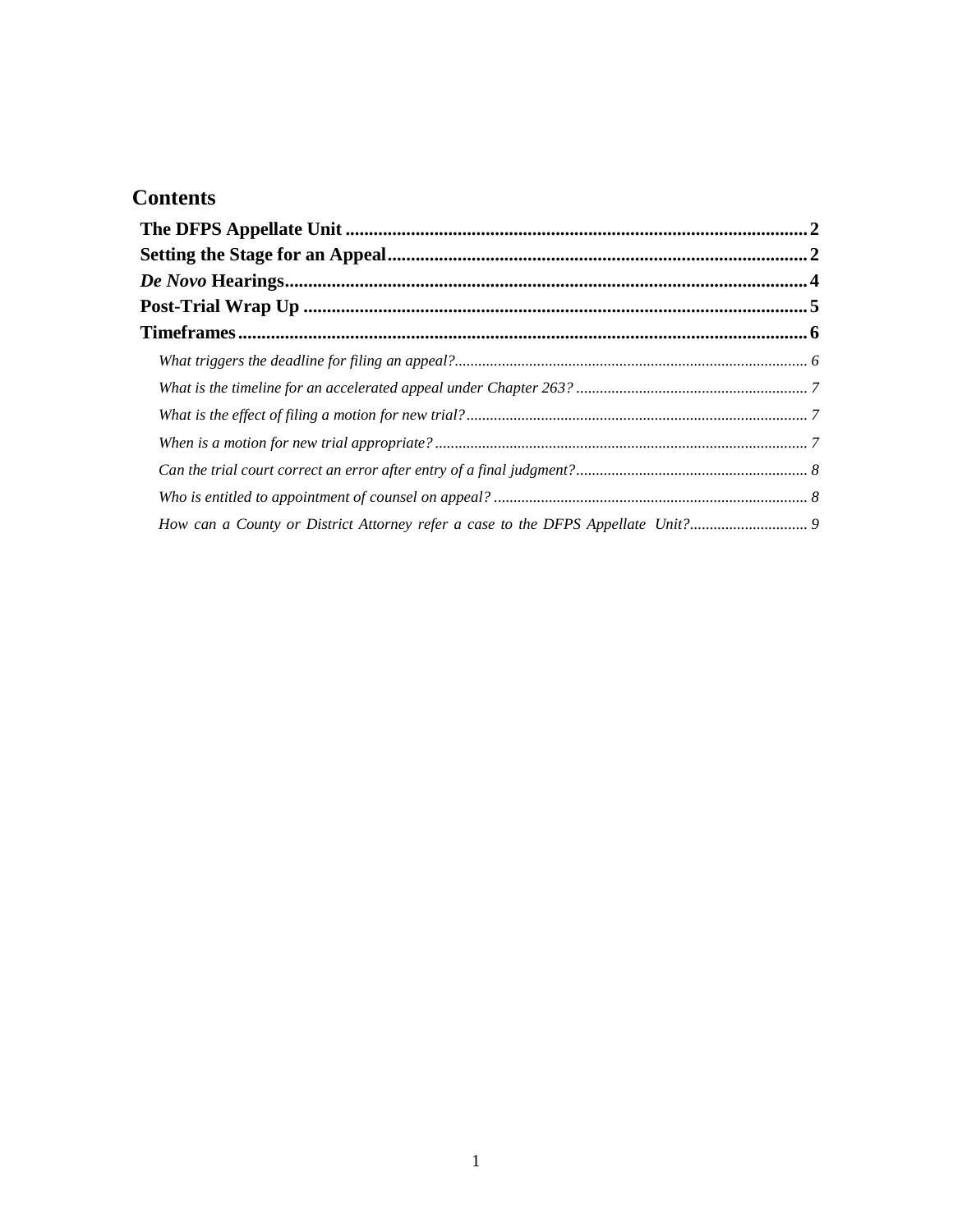# **SECTION 10 DE NOVO HEARINGS AND POSTTRIAL STRATEGIES**

### February 2016

Permanency for a child often depends on whether a court's decision is subject to further review, and if so, whether the decision stands after review. When an associate judge hears a case, there is a right to a *de novo* hearing. Similarly, when a court renders a final order, the issue becomes whether the order can withstand scrutiny on appeal. An increasing number of appeals, coupled with the complexity of procedural and substantive issues, make it essential that every litigator creates a record during trial and post-trial proceedings that supports the trial court's judgment.

## <span id="page-1-0"></span>**The DFPS Appellate Unit**

With a statewide perspective and insight as to developing trends and issues in CPS litigation, the appellate unit of the DFPS Office of General Counsel is an excellent resource for busy litigators seeking trial strategies that reflect the latest appellate developments.

The appellate unit has primary responsibility for representing DFPS:

- In response to an appeal arising from a final order in a suit brought under Chapter 263 of the Texas Family Code;
- In appealing a final order under Chapter 263 on behalf of the Department;
- In response to an interlocutory appeal filed by a party;
- In seeking an interlocutory appeal of trial court action on behalf of the Department;
- In response to a mandamus action filed by a party; and
- In seeking mandamus review of trial court action on behalf of the Department.

## <span id="page-1-1"></span>**Setting the Stage for an Appeal**

A solid trial record is the best insurance when a final judgment in a CPS case is the subject of an appeal. Whether the issue is due process, sufficiency or admissibility of evidence, the accuracy of the pleadings, or clarity of the trial court's findings, trial counsel's diligent effort to create a clear and complete record can make the difference between permanency and upheaval in a child's life. The appellate attorneys recommend the following strategies to minimize the chance that a case will be reversed on appeal.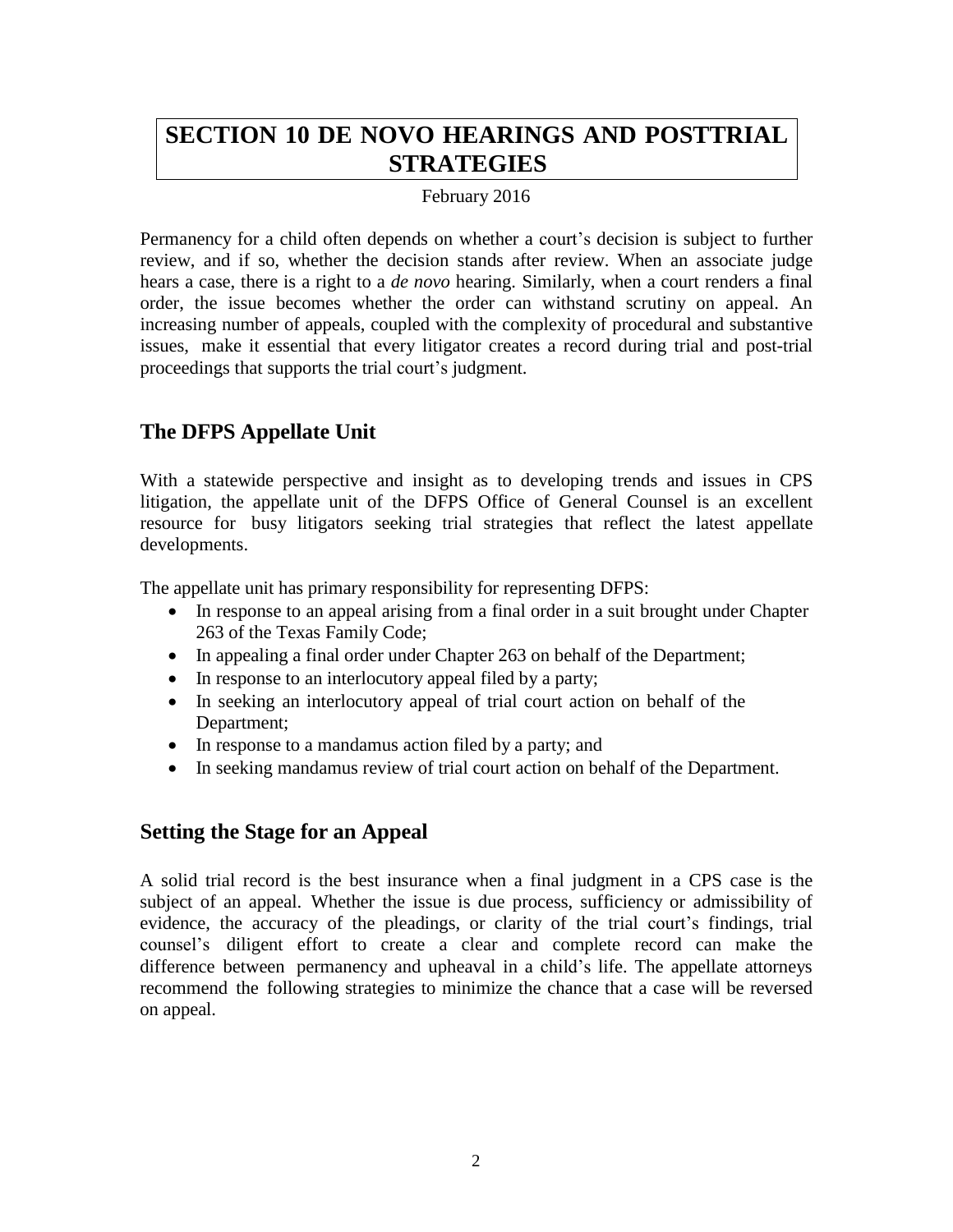1. Well in advance of trial, verify that all necessary parties have been properly served. Before seeking an order for publication<sup>1</sup>, assess whether CPS used due diligence to locate missing parents and/or required parties. Personal service is always the best method to serve a party.<sup>2</sup> If necessary, ask CPS to expand search efforts and prepare a new affidavit documenting these efforts.

2. Use careful judgment in deciding what evidence to introduce at trial. Do not introduce uncertified criminal convictions, irrelevant or highly prejudicial photographs, or polygraph test results. If the admissibility of other evidence is questionable, only use it if it is essential to the case and be sure to supplement the record with as much competent evidence as possible so that the judgment will not be reversed if the questionable evidence is thrown out on appeal.<sup>3</sup> Note that the admission of questionable evidence can be challenged on appeal by either a claim that the trial court abused its discretion in admitting the evidence and/or a claim that trial counsel was ineffective for failing to object to the evidence.

3. Always make a complete record. Do not let your or the court's familiarity with the case lull you into failing to get all the essential facts into the record. The content of the record properly admitted into evidence is the only evidence on which the appellate court may rely.<sup>4</sup> Make certain the ages of the children, the identity of the actors, the facts underlying the removal, a chronology of a parent's subsequent acts and failures to act, and a chronology of all efforts DFPS took to reunify the family are in the record.

4. If the trial court is impatient with the process, remind the judge that every judgment, including a default, requires a record in the event of an appeal. Also, remember that there must be a timely and specific objection, proper bill of exceptions, and/or offer of proof to preserve an issue in the event that DFPS seeks to appeal and/or requests a new trial.

5. Check to make sure all orders and filings are proper and complete. When DFPS seeks termination of parental rights, there should also be a request for the specific findings necessary to give DFPS managing conservatorship under Family Code section 153.131

 $\overline{\phantom{a}}$ 

<sup>1</sup> *In re E.R., J.B., E.G., and C.L.*, 385 S.W.3d 552 (Tex. 2012) ("One thing is clear: service by publication should be a last resort, not an expedient replacement for personal service.").

<sup>2</sup> *In re E.R., J.B., E.G., and C.L.*, 385 S.W.3d 552 (Tex. 2012) ("When the State seeks to sever permanently the relationship between a parent and a child, it must first observe fundamentally fair procedures. The most basic of these is notice. If the State cannot deliver notice in person, it may try other means that will likely reach the parent.").

<sup>3</sup> TEX. R. APP. P. 44.1; *Reliance Steel & Aluminum Co. v. Sevcik*, 267 S.W.3d 867 (Tex. 2008) (to obtain reversal based on erroneous admission of evidence, appellant should show three elements: (1) trial court erroneously admitted evidence; (2) no other similar evidence was admitted; and (3) error probably caused rendition of improper judgment).

<sup>&</sup>lt;sup>4</sup> "A trial judge is presumed to consider only the testimony and exhibits properly in evidence. When reviewing the merits of the trial court's decision, we are limited to considering the material that was before the trial court at the time that it ruled." *Barnard v. Barnard*, 133 S.W.3d 782 (Tex. App.—Fort Worth 2004, pet. denied). Even if a trial court takes judicial notice of its file, third-party statements contained in documents in the clerk's record are not considered evidence if the documents were not admitted at trial. *Rios v. Tex. Dep't of Family and Protective Servs.*, No. 03-11-00565-CV, 2012 WL 2989237 (Tex. App.— Austin July 11, 2012, no pet.) (mem. op.). Further, a trial court cannot take judicial notice of prior testimony if the prior testimony has not been admitted into evidence at trial. *In re C.L. and I.L.*, 304 S.W.3d 512 (Tex. App.—Waco 2009, no pet.).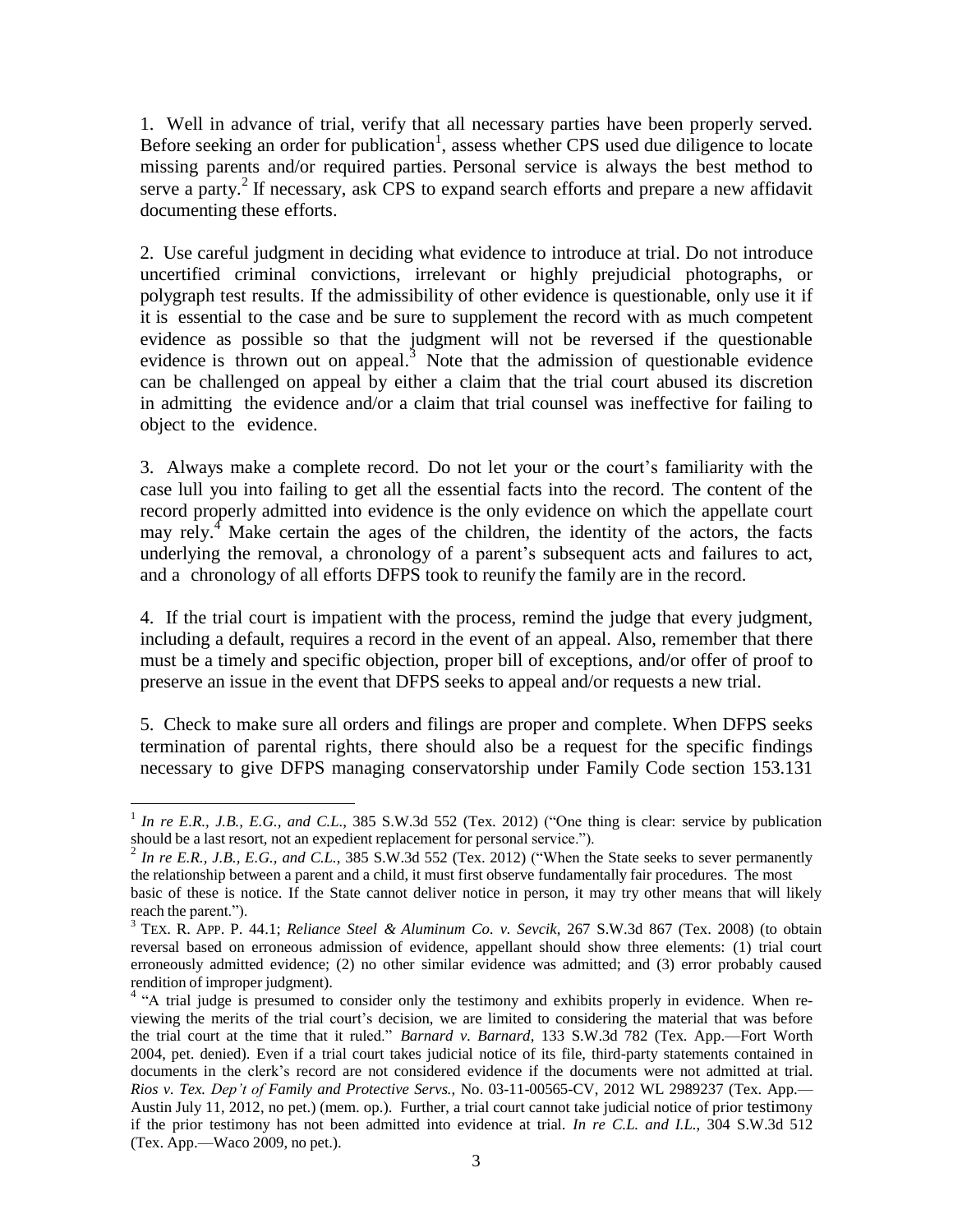to ensure DFPS will maintain conservatorship if the termination is reversed. If an appointment of DFPS as conservator rests solely on Family Code section 161.207, the conservatorship appointment may be subject to reversal if the termination order is reversed on appeal.<sup>5</sup>

6. Play by the rules. Don't ask for relief on a motion not filed with the court, or fail to give proper notice. Make sure cases are properly set and heard within the statutory timelines and rules of civil procedure.  $6$  Failing to follow the rules simply lays the ground- work for a potential reversal on appeal.

7. Counsel for DFPS should consistently advocate that the trial court appoint counsel if a parent is statutorily eligible.<sup>7</sup> Who is entitled to counsel is discussed below further.

8. Similarly, if a parent is entitled to a jury trial, do not attempt to deny them one. Conversely, if there is a legitimate basis to argue against a jury request, make sure the record contains the case law and rules in support of your position.

9. As with a jury trial, if you argue against a bench warrant, make sure you know the applicable law and articulate the proper test and standards in your argument. An inmate does not have an automatic right to personally appear in court, but he should be allowed to proceed by affidavit, deposition, telephone, or other means if he cannot appear personally.<sup>8</sup>

10.Try to review the court's file before every hearing. It is possible that an appellate court will treat a motion not brought to the trial court's attention as though the trial court had expressly denied the motion.<sup>9</sup>

11. When you encounter a problem or need to discuss strategy, contact the DFPS Appellate Unit. They monitor and report on appellate court decisions and welcome the opportunity to aid litigators in shaping the record to best withstand appellate scrutiny.

## <span id="page-3-0"></span>*De Novo* **Hearings**

 $\overline{\phantom{a}}$ 

A traditional associate judge must make a written report to the referring court that may contain the associate judge's findings, conclusions, or recommendations and may be in

<sup>5</sup> *In re J.A.J*., 243 S.W.3d 611 (Tex. 2007) (trial court's award of managing conservatorship to the Department not reversed, even though the termination was reversed, because the trial court made separate findings regarding conservatorship under Family Code section 153.131 and those findings were not specifically challenged on appeal); *In re B.W.*, No. 13-13-00033-CV, 2013 WL 1092215 (Tex. App.—Corpus Christi-Edinburg March 12, 2013, no pet.) (mem. op.) (reversal of termination requires reversal of conservatorship order based solely on TEX. FAM. CODE §161.207).

<sup>6</sup> TEX. FAM. CODE § 263.301 requires notice of a permanency hearing to be given "as provided by Rule 21a, Texas Rules of Civil Procedure".

 $7$  TEX. FAM. CODE  $$107.013(a)$ .

 $8 \text{ In } re \text{ R.C.R., } 230 \text{ S.W.}3d\,423, 426 \text{ (Text. App.—Fort Worth 2007, no pet.)}.$ 

<sup>&</sup>lt;sup>9</sup> In re J.M.L.P., No. 06-15-00043-CV, 2015 Tex. App. LEXIS 12052, at \*6 (Tex. App.—Texarkana Nov. 25, 2015, no pet.).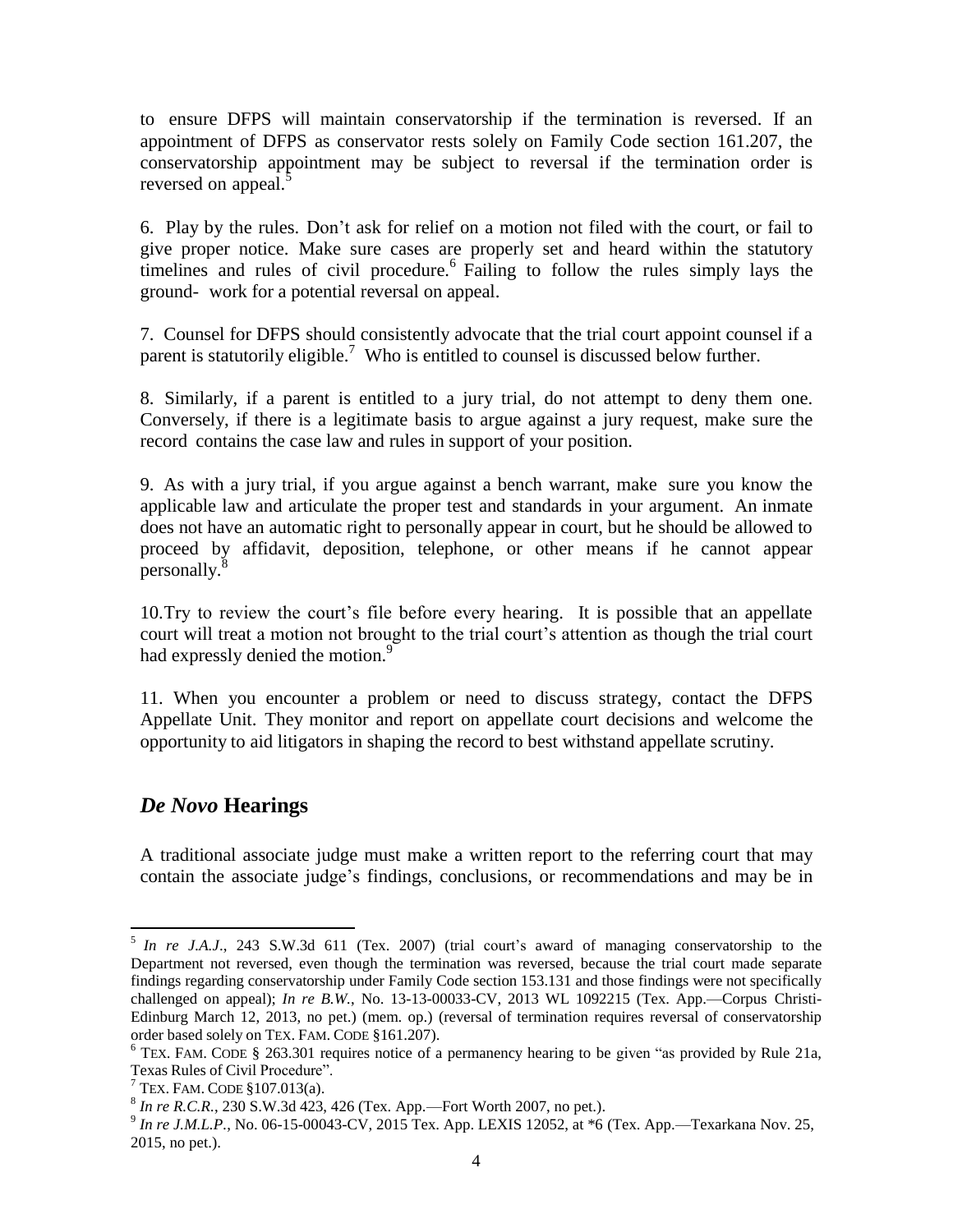the form of a proposed order.<sup>10</sup> After a hearing conducted by an associate judge, the associate judge shall send his or her signed and dated report, including any proposed order, and all other papers relating to the case to the referring court.<sup>11</sup> Unless a party files a written request for a *de novo* hearing before the referring court, the referring court may: (1) adopt, modify, or reject the associate judge's proposed order or judgment; (2) hear further evidence; or (3) recommit the matter to the associate judge for further proceedings. $^{12}$ 

An associate judge for child protection cases is subject to de novo review, just as a traditional associate judge.<sup>13</sup> However, adoption by the referring court of the proposed order of an Associate Judge for Child Protection Cases is not always necessary. If a request for a *de novo* hearing before the referring court is not timely filed or the right to a *de novo* hearing is waived, the proposed order or judgment of the Associate Judge for Child Protection Cases becomes the order or judgment of the referring court by operation of law without ratification by the referring court.<sup>14</sup>

A party seeking to challenge an associate judge's proposed order or judgment must file a request for a *de novo* hearing before the referring court with the clerk of the referring court no later than the 3rd working day after receiving notice of the substance of the associate judge's report.<sup>15</sup> The referring court shall give notice<sup>16</sup> to the parties and hold a *de novo* hearing no later than the  $30<sup>th</sup>$  day after the filing of the initial request.<sup>17</sup>

Denial of relief after a *de novo* hearing or waiver of the right to a *de novo* hearing does not affect the right to file a motion for new trial, motion for judgment notwithstanding the verdict, or other post-trial motion.<sup>18</sup>

## <span id="page-4-0"></span>**Post-Trial Wrap Up**

Obtaining termination of parental rights or a final order appointing a managing conservator does not end trial counsel's involvement in the case. Counsel for DFPS must:

• Prepare the judgment<sup>19</sup> making sure to: (1) track the statutory language for the applicable predicate termination grounds contained in the jury charge or in the Department's pleadings; (2) list the termination grounds in the conjunctive, and (3) include the parental presumption language of Family Code section 153.131, if

 $\overline{\phantom{a}}$  $10$  TEX. FAM. CODE § 201.011(a).

<sup>&</sup>lt;sup>11</sup> TEX. FAM. CODE § 201.011(e).

<sup>12</sup> TEX. FAM. CODE § 201.014(a).

<sup>13</sup> TEX. FAM. CODE § 201.2042(a).

<sup>&</sup>lt;sup>14</sup> TEX. FAM. CODE  $\S 201.2041(a)$ .

<sup>15</sup> TEX. FAM. CODE §§ 201.011(C) and 201.015(a).

<sup>16</sup> TEX. FAM. CODE § 201.011(c)

<sup>17</sup> TEX. FAM. CODE § 201.015(f).

<sup>18</sup> TEX. FAM. CODE § 201.015(h).

<sup>19</sup> *In re B.W*., No. 13-13-00033-CV, 2013 WL 1092215 (Tex. App.—Corpus Christi-Edinburg March 12, 2013, no pet.) (mem. op.) (trial court's finding that parent "showed conscious disregard of parental responsibilities" and "voluntarily abandoned his child" touches upon at least six statutory grounds for termination and is impermissibly vague)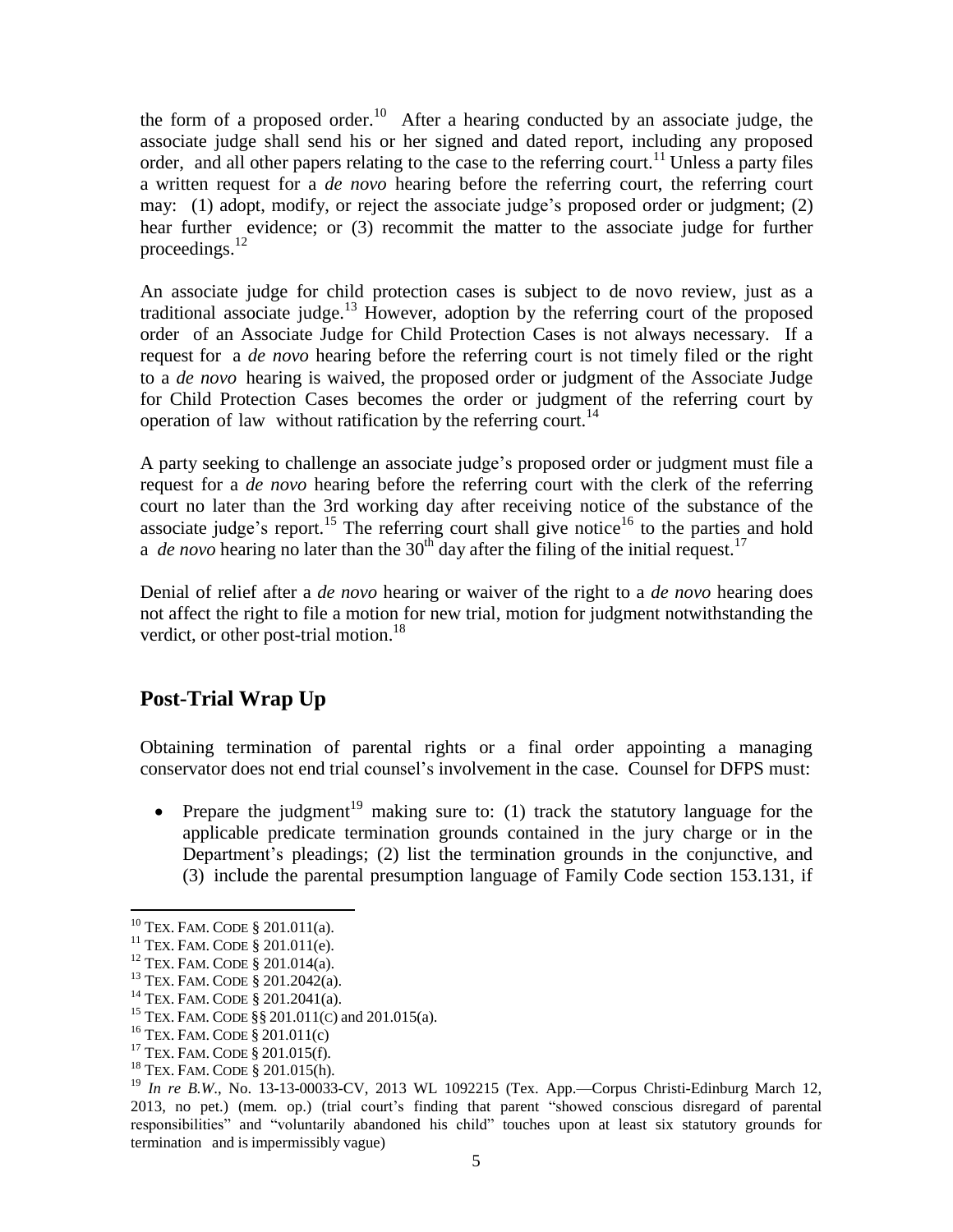applicable;

- Make sure the statutory warning to parents is prominently displayed (boldface type, underlined or capital letters) in the final order<sup>20</sup>;
- Circulate the judgment for signatures from opposing counsel, CASA, and any other parties or participants, or request the trial court to specify a date by which the final judgment must be entered;
- File a Motion to Enter Judgment if a party fails or refuses to sign the judgment;
- Be aware of the timeframes for perfecting an appeal;
- If you want to refer the case to the Appellate Unit, promptly send referrals to the unit upon receipt of a notice of appeal or knowledge that a notice of appeal is filed; and
- Schedule a Permanency Hearing after Final Order.

## <span id="page-5-0"></span>**Timeframes**

In an effort to expedite permanency for children, all appeals of final orders for placement of children in CPS care in which the agency seeks termination of parental rights or an order for managing conservatorship, are subject to the accelerated appeals process detailed below. Note that frivolous determinations as prescribed in Civil Practice and Remedies Code 13.003 are inapplicable to an appeal from a parental termination or child protection case as defined in Rule of Appellate Procedure  $28.4(a)(2)$ <sup>21</sup>

The Texas Supreme Court has adopted rules that have been described as the "ultraaccelerated" disposition of appeals arising from a suit filed by DFPS (or another governmental entity) seeking termination of parental rights or managing  $\overline{\text{conservation}}^{22}$  So far as "reasonably possible," the Court of Appeals and the Texas Supreme Court are charged with ensuring that an appeal is brought to final disposition within 180 days from the day of the notice of appeal and 180 days from the day the petition for review is filed.<sup>23</sup>

If a new trial is ordered on remand by the appellate court, a new trial must be commenced no later than 180 days after the mandate is issued by the appellate court.<sup>24</sup>

### **What triggers the deadline for filing an appeal?**

<span id="page-5-1"></span>A judgment generally proceeds through three stages: rendition, reduction to writing/signing, and entry. The trial court's signing of a judgment triggers the time for filing an accelerated appeal, a regular appeal, an interlocutory appeal, and an original proceeding.<sup>25</sup>

 $\overline{\phantom{a}}$ 

<sup>20</sup> TEX. FAM. CODE § 263.405

 $21$  TEX. R. APP. P. 28.4(b)(3)

<sup>22</sup> *In re S.L.-E.A*., No. 02-12-00482-CV, 2013 WL 1149512 (Tex. App—Fort Worth March 21, 2013, no pet) (mem.op).

 $^{23}$  TEX. R. JUD. ADMIN. 6.2(a).

<sup>&</sup>lt;sup>24</sup> TEX. R. APP. P. 28.4(c).

<sup>&</sup>lt;sup>25</sup> TEX. R. APP. P. 26.1(a) and (b).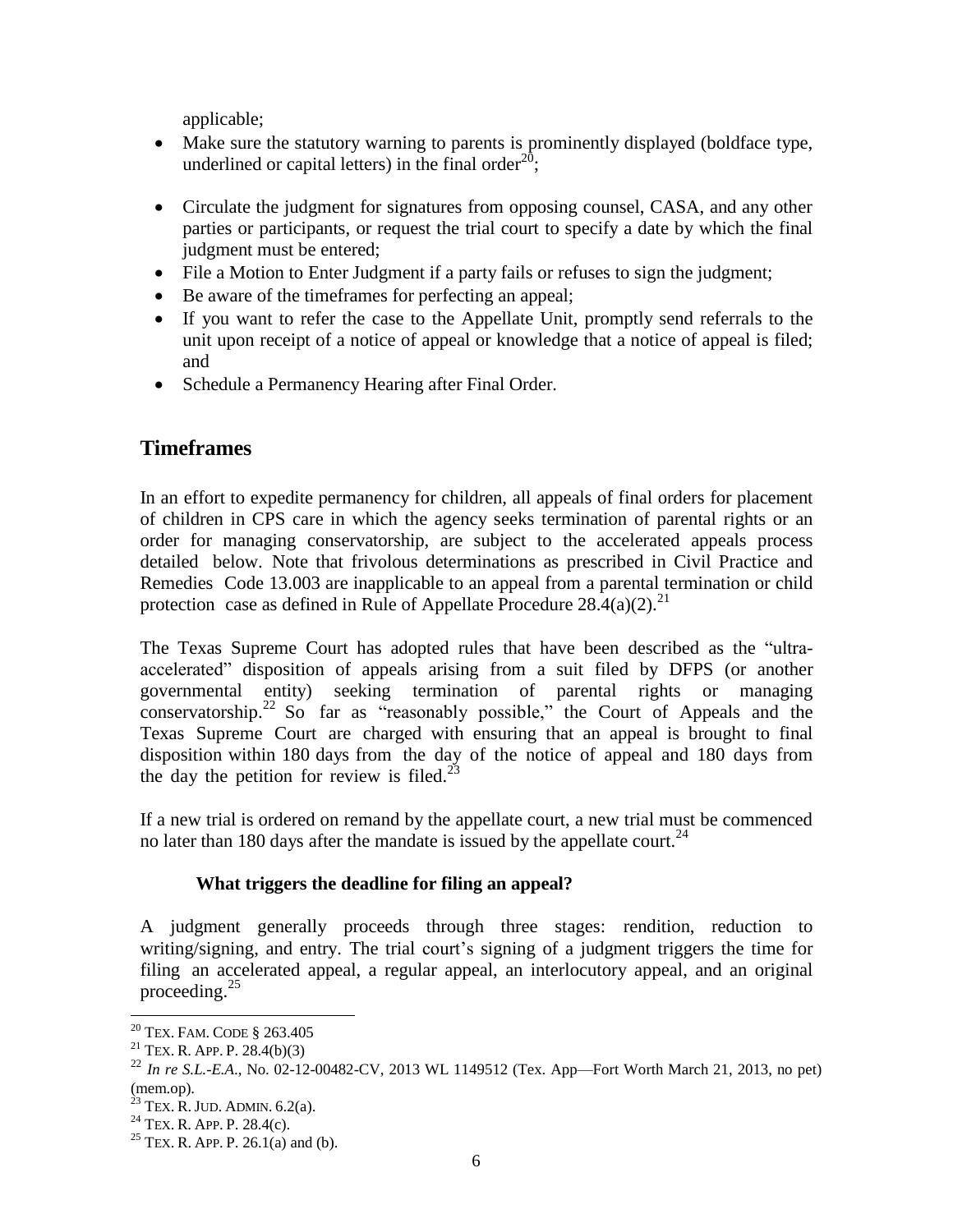### **What is the timeline for an accelerated appeal under Chapter 263?<sup>26</sup>**

<span id="page-6-1"></span><span id="page-6-0"></span>In an accelerated appeal, the notice of appeal must be filed within 20 days after the judgment or order is signed.<sup>27</sup> However, the appellate court may grant a 15-day extension for filing a notice of appeal. $^{28}$ 

#### **What is the effect of filing a motion for new trial?**

After a jury or bench trial, a motion for new trial can be used to preserve post-trial complaints that require evidence to be heard, such as newly discovered evidence, or a challenge based on the court's failure to set aside a default judgment. Note that the granting of a motion for new trial vacates the prior trial and judgment as it relates to the party/parties whose motion was granted.<sup>29</sup> Note that Rule of Appellate Procedure 28.1(b) provides that a motion for new trial does not extend the timeframe for filing a notice of appeal in accelerated cases.

If a new trial or a mistrial is granted after commencement of the initial trial on the merits, then the trial court shall schedule a new date on which the suit will be dismissed, which will be not later than the  $180<sup>th</sup>$  day after the motion for new trial or mistrial is granted. $30$ 

#### **When is a motion for new trial appropriate?**

<span id="page-6-2"></span>A motion for new trial is a prerequisite to certain complaints on appeal, including complaints:

- Which require evidence to be heard, such as newly discovered evidence, or the failure to set aside a default judgment;
- That the evidence was factually insufficient to support a jury finding; or
- Regarding an incurable jury argument, if not otherwise ruled upon by the trial  $\text{court.}^{31}$

The best strategy in response to a motion for new trial will depend on the nature of the new evidence proffered (if any) and the validity of any arguments made as to why the arguments or evidence were not offered at the time of trial. If a motion for new trial arises from a default judgment, review of the procedural requirements for a default judgment is essential to assess the likelihood of a default being set aside. *See* Practice Guide, Section 5 Litigation Essentials, Default Judgments.

 $\overline{\phantom{a}}$ 

<sup>&</sup>lt;sup>26</sup> The time periods for filing interlocutory appeals permitted by statute and mandamus actions are governed by different criteria.

<sup>27</sup> TEX. R. APP. P. 26.1(b); *See also In re K.A.F*., 160 S.W.3d 923 (Tex. 2005).

<sup>28</sup> *Verburgt v. Dorner*, 959 S.W.2d 615 (Tex. 1997).

<sup>29</sup> TEX. R. CIV. P. 320; *State Dept of Hwys and Pub. Transp. v. Cotner*, 845 S.W.2d 818 (Tex. 1993) ("A partial new trial may be ordered notwithstanding the prohibition in [TRCP] 41 against post-submission severences. [TRCP] 320 is thus an exception to Rule 41.").

 $30$  Tex. Fam. Code § 263.402(b-1).

<sup>31</sup> TEX. R. CIV. P. 324(b).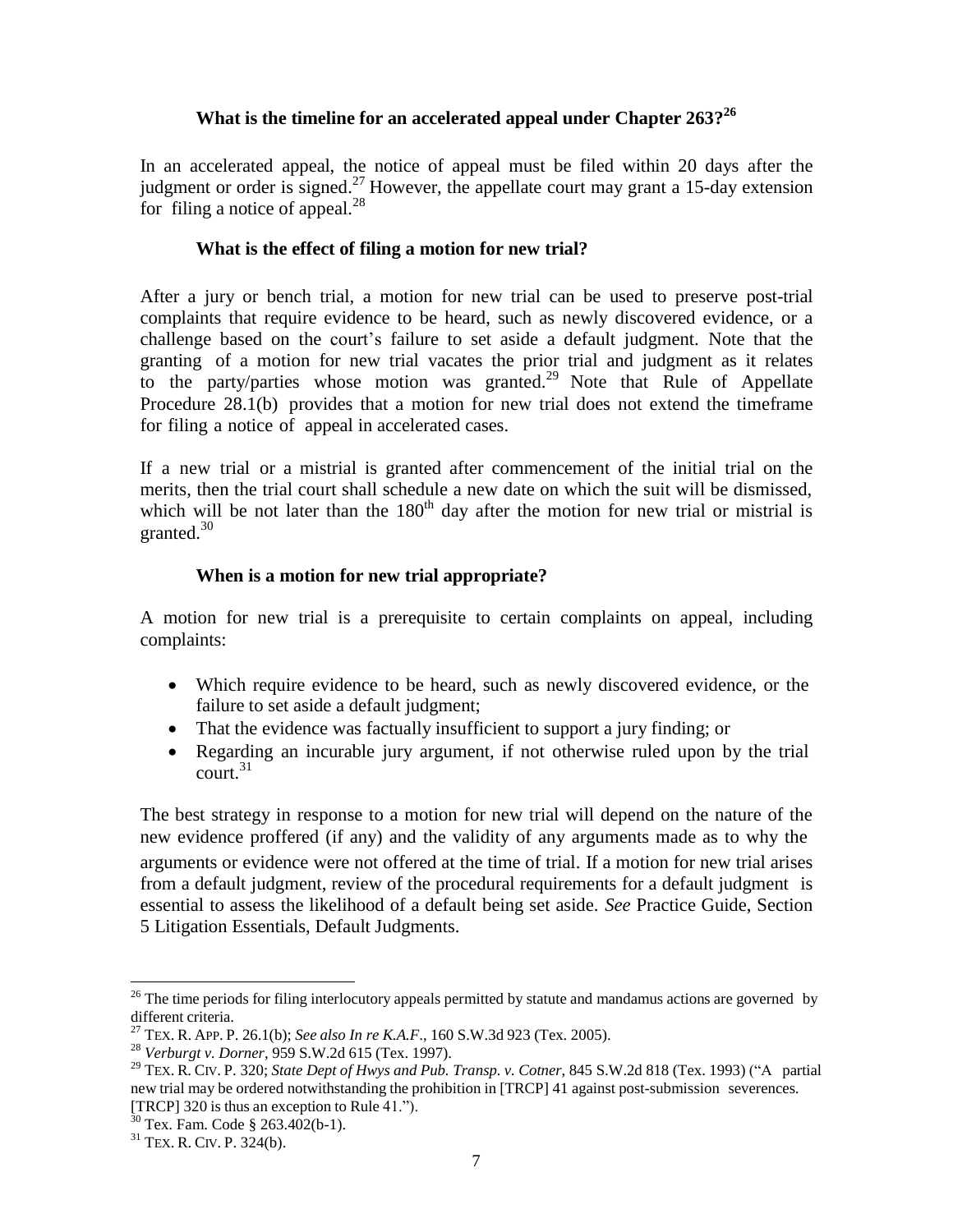### **Can the trial court correct an error after entry of a final judgment?**

<span id="page-7-0"></span>The trial court retains plenary power to change any part of the order, without a motion, for 30 days from the date a final order is signed.<sup>32</sup> In a child protection suit, the trial court is expressly authorized to make any order necessary to protect the safety and welfare of the child during the pendency of an appeal, so long as the order is made within 30 days of the date the appeal is perfected. $33$  This may include appointment of a temporary conservator, issuance of a restraining order, child support order, an order restricting removal of the child from a specific geographic area, or similar temporary relief.<sup>34</sup> Unless the appellate court supersedes such orders, the trial court retains authority to enforce any order made under subsection  $109.001$ .<sup>35</sup>

### **Who is entitled to appointment of counsel on appeal?**

<span id="page-7-1"></span>In a CPS suit in which termination of parental rights or the appointment of a conservator for the child is requested, the court shall appoint an attorney to represent the interests of: (1) an indigent parent of the child who responds in opposition to the termination or appointment; (2) a parent served by citation by publication; (3) an alleged father who failed to register with the registry under Chapter 160 and whose identity or location is unknown; and (4) an alleged father who registered with the paternity registry under Chapter 160, but the petitioner's attempt to personally serve citation at the address provided to the registry and at any other address for the alleged father known by the petitioner has been unsuccessful.<sup>36</sup>

A parent who has been determined indigent by the court is presumed to remain indigent for the duration of the suit and any appeal, unless the court finds a material and substantial change in the parent's financial circumstances.<sup>37</sup> A parent, attorney ad litem for the parent, or attorney for the Department may raise the issue by motion.<sup>38</sup> Otherwise, an attorney appointed for a parent or an alleged father continues to serve in that capacity until the suit is dismissed, all appeals are exhausted or waived, or the attorney is relieved or replaced after a finding of good cause by the court, whichever event occurs first.<sup>39</sup>

l

 $32$  TEX. R. CIV. P. 329b(d).

 $33$  TEX. FAM. CODE § 109.001(a)

<sup>34</sup> TEX. FAM. CODE § 109.001(a).

<sup>35</sup> TEX. FAM. CODE § 109.001(b)

<sup>36</sup> TEX. FAM. CODE 107.013(a).

<sup>37</sup> TEX. FAM. CODE § 107.013(e)

<sup>38</sup> TEX. FAM. CODE § 107.013(e).

<sup>39</sup> TEX. FAM. CODE § 107.016.